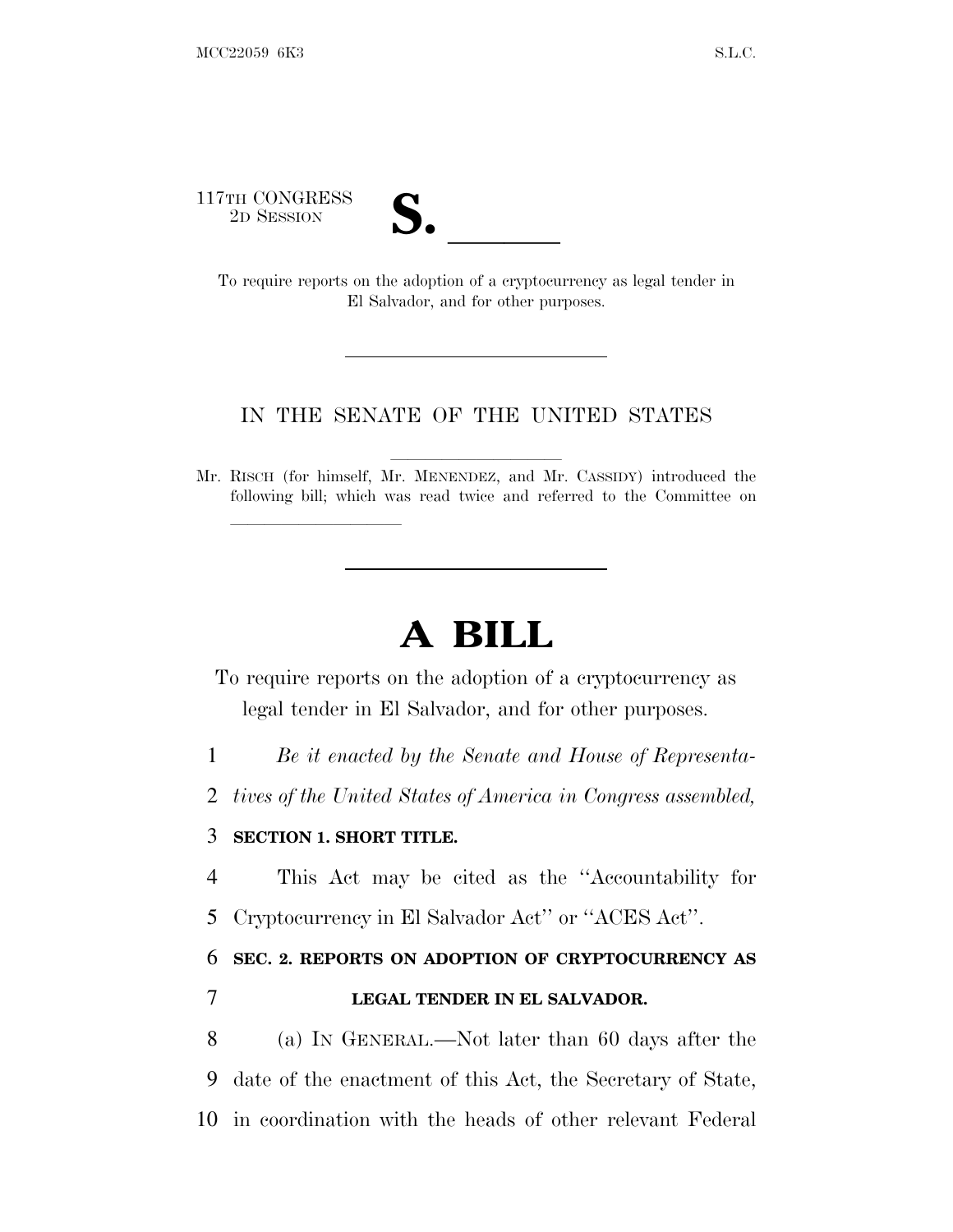departments and agencies, shall submit to the appropriate committees of Congress a report on the adoption by the Government of El Salvador of a cryptocurrency as legal tender.

 (b) ELEMENTS.—The report required by subsection (a) shall include the following:

 (1) A description of the process followed by the Government of El Salvador to develop and enact the Bitcoin Law (Legislative Decree No. 57, Official Record No. 110, Volume 431, enacted June 9, 2021), which provides the cryptocurrency, Bitcoin, with legal tender status in El Salvador.

(2) An assessment of—

 (A) the regulatory framework in El Sal- vador with respect to the adoption of a cryptocurrency as legal tender and the technical capacity of El Salvador to effectively mitigate the financial integrity and cyber security risks associated with virtual-asset transactions;

 (B) whether the regulatory framework in El Salvador meets the requirements of the Fi- nancial Action Task Force with respect to vir-23 tual-asset transactions;

 (C) the impact on individuals and busi-nesses of requiring tender of Bitcoin; and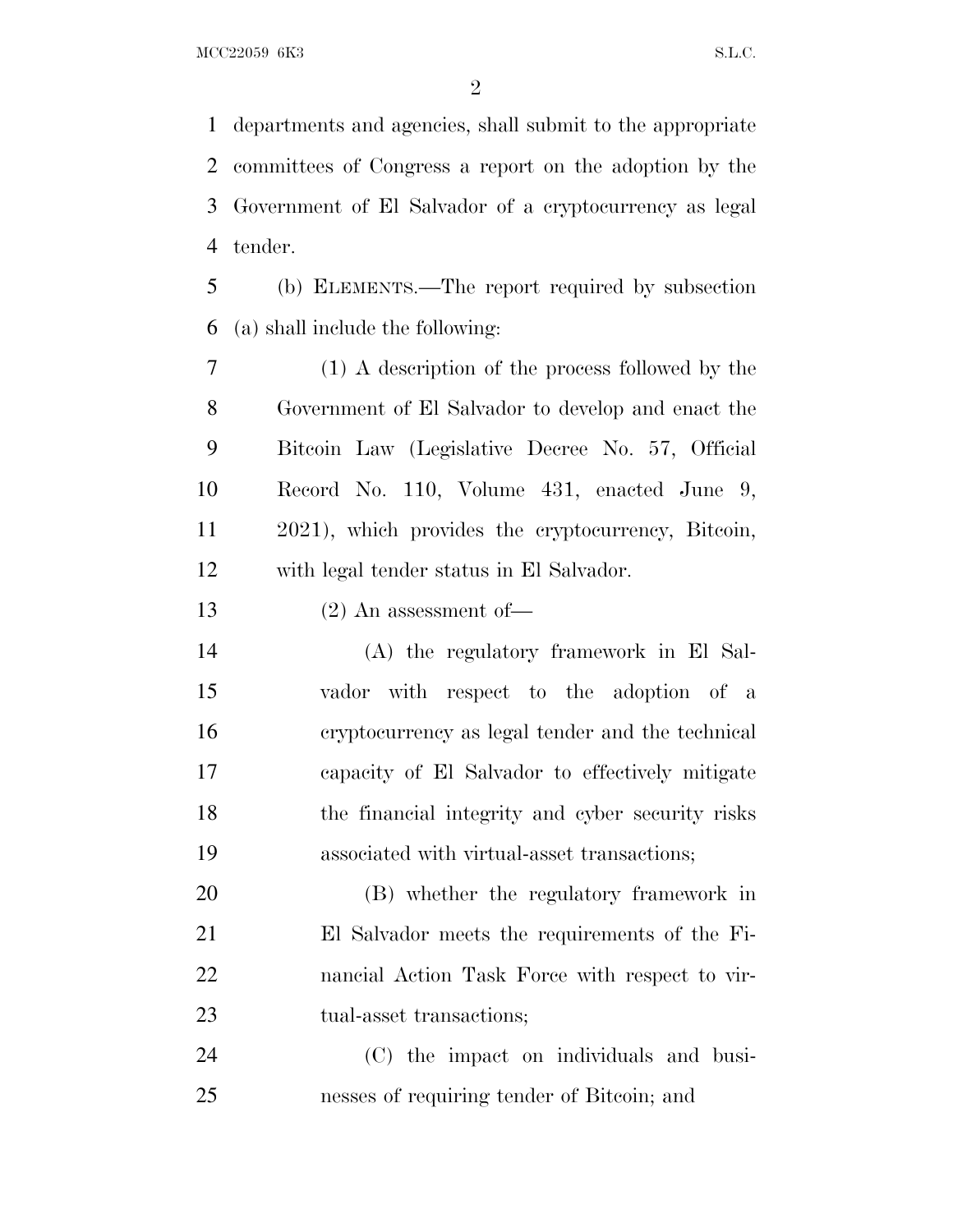| $\mathbf{1}$   | (D) the impact of such adoption of a        |
|----------------|---------------------------------------------|
| $\overline{2}$ | cryptocurrency on-                          |
| 3              | (i) the macroeconomic stability and         |
| $\overline{4}$ | public finances of El Salvador, including   |
| 5              | taxation;                                   |
| 6              | (ii) the rule of law and democratic         |
| $\tau$         | governance in El Salvador;                  |
| 8              | (iii) the unbanked population in El         |
| 9              | Salvador;                                   |
| 10             | (iv) the flow of remittances from the       |
| 11             | United States to El Salvador;               |
| 12             | (v) El Salvador's relations with multi-     |
| 13             | lateral financial institutions, such as the |
| 14             | International Monetary Fund and the         |
| 15             | Word Bank;                                  |
| 16             | (vi) bilateral and international efforts    |
| 17             | to combat transnational illicit activities; |
| 18             | (vii) El Salvador's bilateral economic      |
| 19             | and commercial relationship with the        |
| 20             | United States and the potential for re-     |
| 21             | duced use by El Salvador of the United      |
| 22             | States dollar; and                          |
| 23             | (viii) existing United States sanctions     |
| 24             | frameworks and the potential for the use    |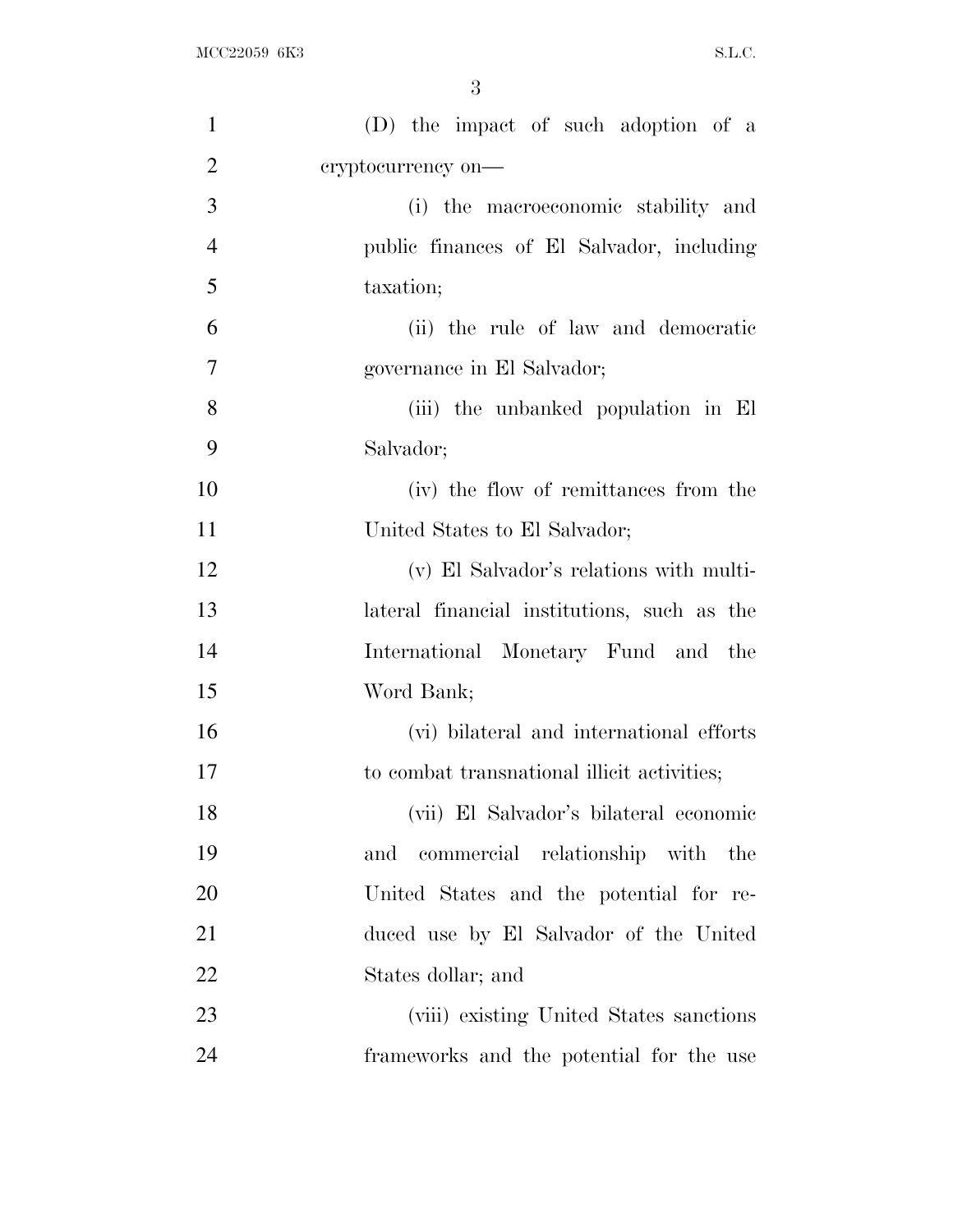| $\mathbf{1}$   | of cryptocurrency to circumvent such sanc-            |
|----------------|-------------------------------------------------------|
| $\overline{2}$ | tions.                                                |
| 3              | (3) A description of the internet infrastructure      |
| $\overline{4}$ | of El Salvador and an assessment of—                  |
| 5              | (A) the degree to which cryptocurrency is             |
| 6              | used in El Salvador;                                  |
| $\overline{7}$ | (B) matters relating to chain of custody              |
| 8              | and the potential for hacking and cybertheft of       |
| 9              | cryptocurrency; and                                   |
| 10             | (C) access to transparent and affordable              |
| 11             | internet and digital infrastructure among the         |
| 12             | unbanked population of El Salvador.                   |
| 13             | (c) PLAN TO MITIGATE RISKS TO UNITED STATES           |
| 14             | FINANCIAL SYSTEM POSED BY ADOPTION<br>OF              |
| 15             | CRYPTOCURRENCY AS LEGAL TENDER IN CERTAIN             |
| 16             | COUNTRIES.                                            |
| 17             | $(1)$ In GENERAL.—Not later than 90 days after        |
| 18             | the submittal of the report required by subsection    |
| 19             | (a), the Secretary of State, in coordination with the |
| 20             | heads of other relevant Federal departments and       |
| 21             | agencies, shall submit to the appropriate committees  |
| 22             | of Congress a plan to mitigate any potential risk to  |
| 23             | the United States financial system posed by the       |
| 24             | adoption of a cryptocurrency as legal tender in—      |
| 25             | (A) El Salvador; and                                  |